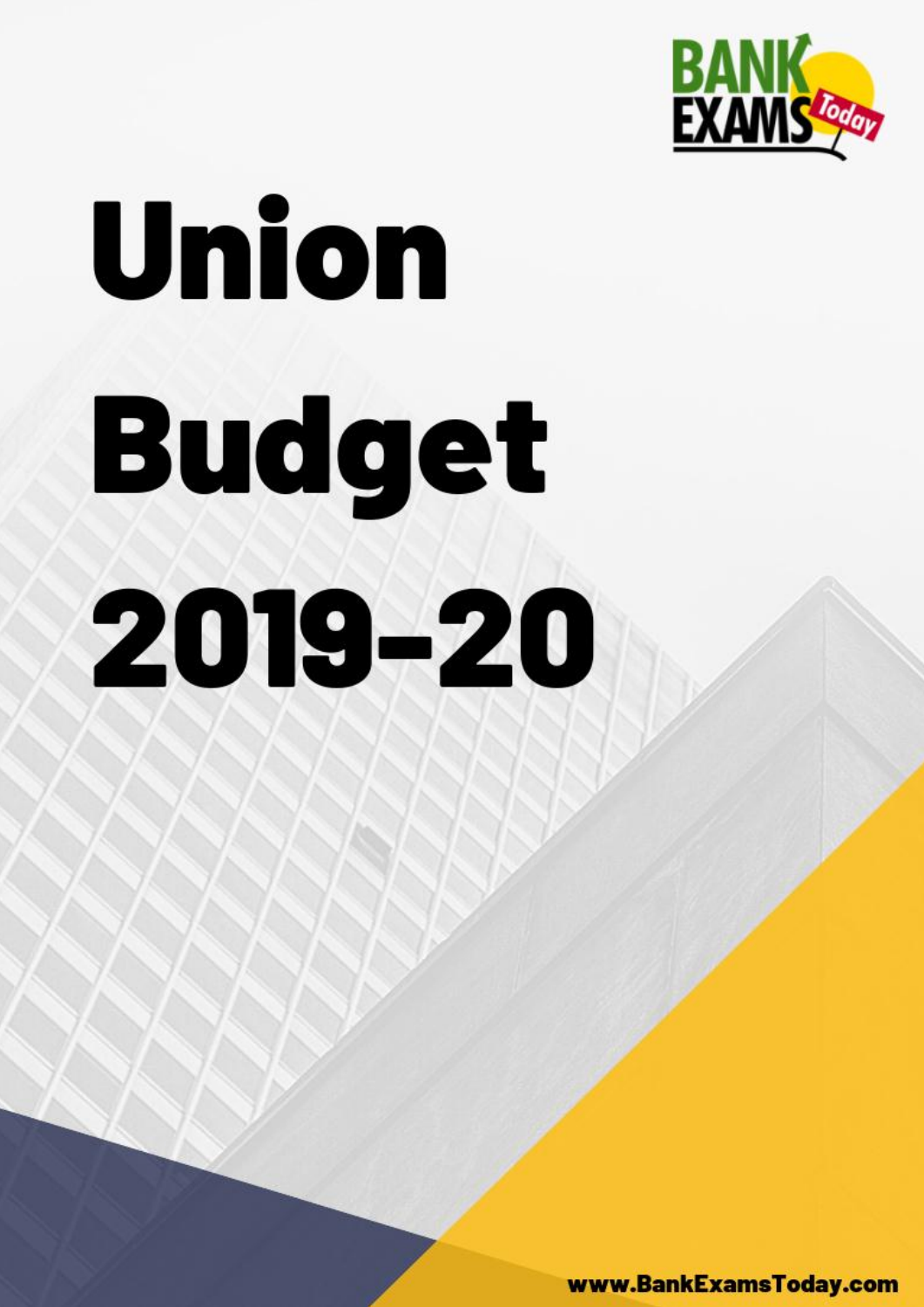# **CONTENTS**

# UNION BUDGET 2019-20

- Union Budget 2019-20 was presented by the Union Minister for Finance and Corporate Affairs Smt. Nirmala Sitharaman in her maiden Budget speech on 5<sup>th</sup> July 2019
- Nirmala Sitharaman is the second Women Finance Minister to present Budget in the Parliament. First was Indira Gandhi who presented the Budget in 1970, when she was the Prime Minister. Morarji Desai (the then Finance Minister) had resigned from the Cabinet, prompting her to retain the Finance portfolio for a year.
- Nirmala Sitharaman has presented the Budget in "Bahi-Khata" (ledger) or red cloth folder rather than in traditional Briefcase style

# The Budget flagged 10-point "Vision for the Decade"

The budget is presented with a 10-year vision in mind that includes:

- Digital India
- physical and social infrastructure
- Emphasis on Make in India
- Pollution-free India
- Clean rivers and efficient water management  $\bullet$
- **Blue Economy**
- Space program
- Minimum Government Maximum Governance
- Boost export and self-sufficiency
- Healthy society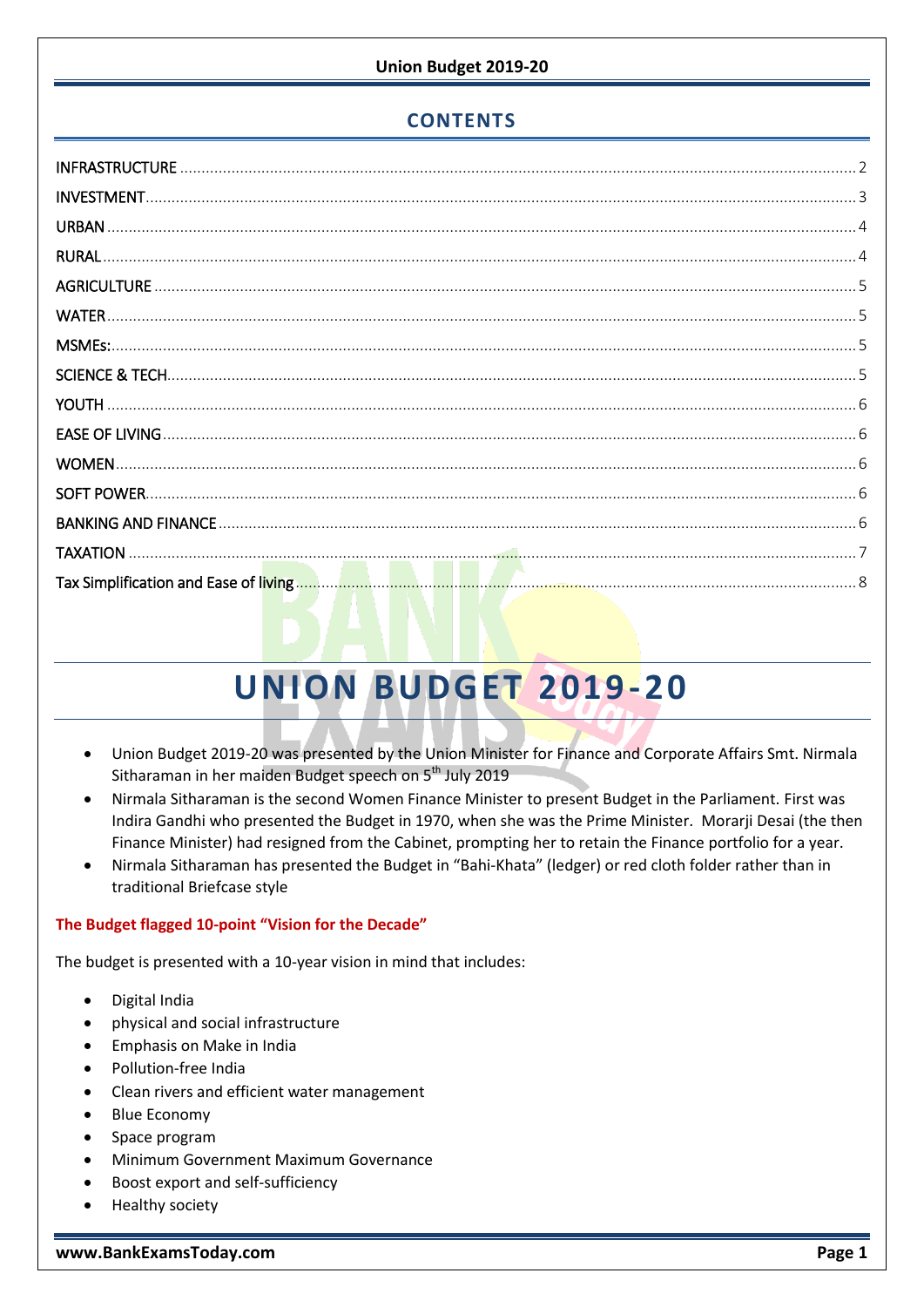# **Towards a \$5 trillion economy**

- India is presently a \$2.7 trillion economy and the government is targeting to became a \$5 trillion economy
- Presently, Indian economy is at  $6<sup>th</sup>$  position in the world
- Indian Economy Ranks 3<sup>rd</sup> in terms of Purchasing power parity only text to China and USA

# **INFRASTRUCTURE**

- <span id="page-2-0"></span> The Government will boost connectivity across the country through Pradhan Mantri Gram Sadak Yojana, Industrial Corridors, Dedicated Freight Corridors, Bharatmala and Sagarmala projects and others
- A Blueprint for developing gas grids, i-ways, water grids, airports would be made this year
- The Government will take into concern the recommendations of High Level Empowered Committee for implementation

# **Inland waterways:**

- In the second phase of Bharatmala project, States will be helped to develop state road networks
- Under Jal Marg Vikas Project, Multi-Modal terminals at Sahibganj and Haldia, navigational lock at Farakka to be completed by 2019-20 to increase cargo movement in Ganga by four times

# **Aviation:**

- Bridge rural-urban divide with UDAN scheme
- To achieve self-reliance in the aviation sector, the government will do policy interventions in **Maintenance, Repair and Overhaul (MRO)**

# **Railways:**

- More projects to be sanctioned under **New Metro Rail Projects,** 657 km Metro Rail network has become operational in the country
- **Public-Private-Partnership** for completion of tracks, delivery of passenger freight services and rolling stock manufacturing

# **Payment platform:**

 **Inter-operable transport card** runs on RuPay card and based on National Common Mobility Card (NCMC) standards would allow the holders to pay for bus travel, toll taxes, parking charges, retail shopping and even withdraw money

# **Electric Vehicles & highways:**

- Outlay of Rs. 10,000 crore for 3 years approved for Phase-II of FAME Scheme and Upfront incentive proposed on purchase and charging infrastructure for EVs
- **National Highway Grid** to be formed by restructuring the existing National Highway Programme

# **Power connectivity**:

- **"One Nation, One Grid**" Model to ensure **Power connectivity** to states
- The Government will examine the performance of the UDAY Scheme and will work with state governments to remove barriers like a cross subsidy surcharges and also undertake reforms in power sector tariff policy and structural reforms
- **Model Tenancy Law** to be finalised and circulated to states to restructure rental laws

#### **www.BankExamsToday.com Page 2**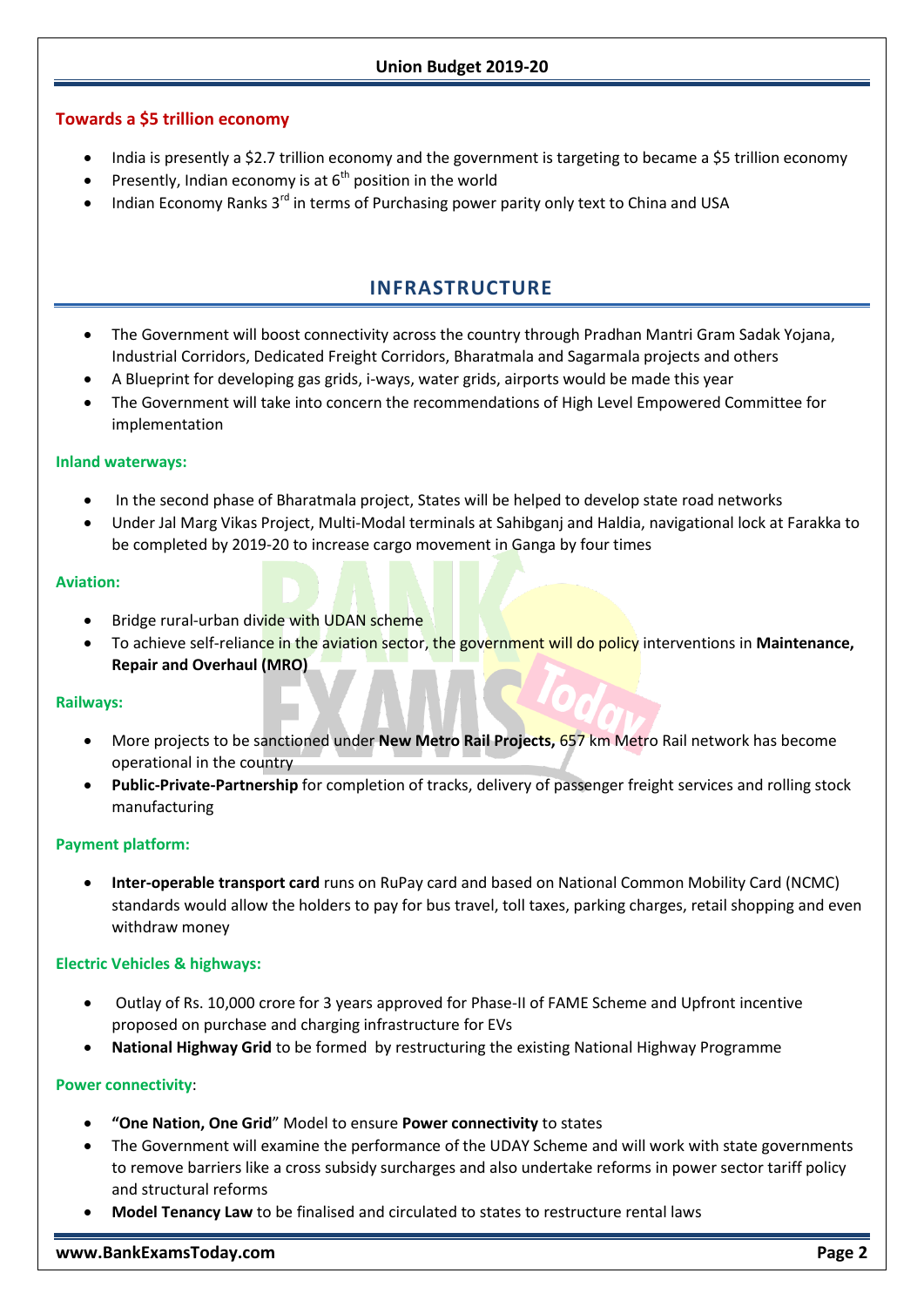# **Public infrastructure:**

- A plan is proposed to build large public infrastructure on land held by ministries and public enterprises
- <span id="page-3-0"></span>Make public infrastructure affordable through innovative instruments

# **INVESTMENT**

It is estimated that India requires Investment of averaging Rs 20lakh crore every year

# **Infrastructure financing:**

- A **Credit Guarantee Enhancement Corporation** is to be set up in 2019-2020
- An Action plan to deepen the market for long term bond to be set up
- Proposed transfer/sale of FIIs/FPIs investments (in debt securities issued by IDF-NBFCs) to any domestic investor within a lock-in period

# **Bond markets:**

- The Government will work with RBI/SEBI to enable Stock exchanges to **allow AA rated bonds as collaterals** in order to deepen corporate debt markets
- Trading platforms for corporate bonds will be reviewed to make them more User-friendly
- SEBI to consider raising the threshold from **25% to 35%** for **minimum public shareholding** in the listed companies

# **FPIs:**

 Government is to make **Know Your Customer** (KYC) norms for Foreign Portfolio Investors more investorfriendly

# **Social stock exchange:**

- Create **an Electronic fund raising platform** under the regulatory ambit of SEBI
- Listing social enterprises working for realisation of social welfare objective, to enable them to raise capital as equity, debt and as units like a mutual fund
- The Government will supplement efforts by RBI to get retail investors to invest in government treasury bills and securities

# **FDI:**

- Proposal to Consider the opening of FDI in sectors like aviation, media (animation, AVGC) and insurance sectors
- 100% FDI will be permitted for the insurance sector
- Local sourcing norms to be eased for FDI in Single Brand Retail sector
- **Global Investors Meet** will be organised annually in India, using National Infrastructure Investment Fund (NIIF), to get all three sets of global players (pension, sovereign wealth funds and insurance)
- Proposed to increase the statutory limit for FPI investment in a company from 24% to sectoral foreign investment limit. Option for concerned corporate to limit it to a lower threshold
- FPIs to be permitted to subscribe to listed debt securities issued by ReITs and InvITs.
- NRI-Portfolio Investment Scheme Route is proposed to be merged with the FPI Route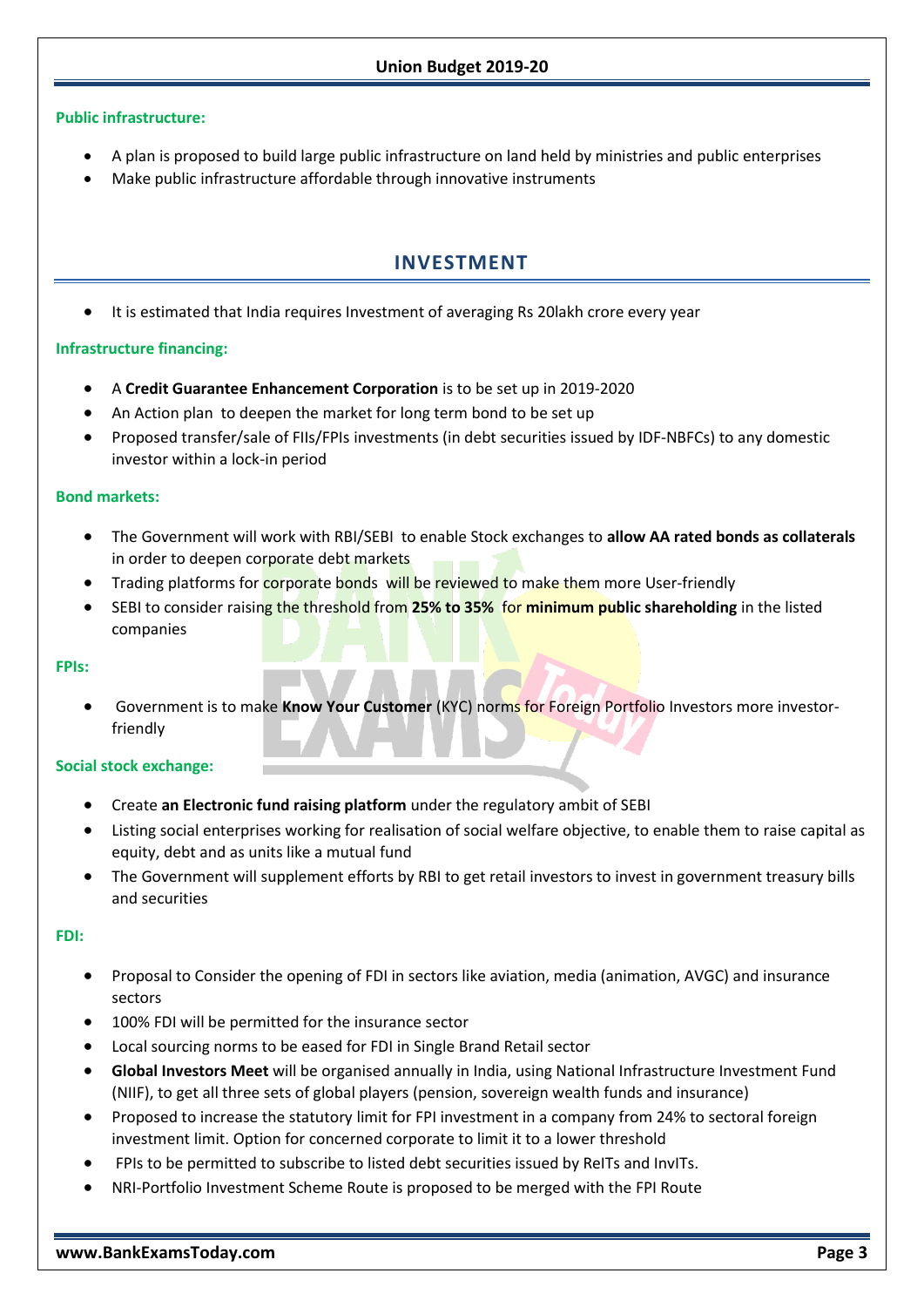Cumulative resources exceed Rs. 24,000 crore that are garnered through new financial instruments like Infrastructure Investment Trusts (InvITs), Real Estate Investment Trusts (REITs) as well as models like Toll-Operate-Transfer (ToT)

# **URBAN**

# <span id="page-4-0"></span>**Housing:**

- PM Awas Yojana-Urban: over 81Lakh houses at a cost of Rs 4.83Lakh crore sanctioned
- Construction started in about 47 lakh crore houses

# **Sanitation:**

- Over 5.6 lakh villages declared open defecation free
- Over 45,000 public toilets across 1,700 cities uploaded on **Google maps**
- PMAY-Urban: With about 95% cities declared open defecation free, the government target is to achieve Gandhi's Swachh Bharat to make **India ODF by 2nd October 2019**
- **•** To mark the 150<sup>th</sup> birth anniversary of Mahatma Gandhi, Rashtriya Swachhta Kendra will be inaugurated at Gandhi Darshan, Rajghat on 2nd October, 2019
- **Gandhipedia** being developed by **National Council for Science Museums** to sensitize youth and society about positive Gandhian values.

# **Cities connectivity:**

- Railways to be made to invest more in **suburban railways through Special Purpose Vehicle (SPV) structures** like Rapid Regional Transport System (RRTS) proposed on the Delhi-Meerut route.
- <span id="page-4-1"></span>Encouraging more PPP initiatives in metro-railway initiatives and develop passenger trains

# **RURAL**

# **Housing:**

- The government assured to provide electricity and clean cooking facility to all willing rural families by 2022 under **Ujjwala** and **Saubhagya** Yojana
- **Pradhan Mantri Awas Yojana – Gramin** (PMAY-G) will provide 1.95 crore houses to eligible beneficiaries during its second phase (2019-20 to 2021-22) along with amenities like toilets, electricity and LPG connections
- Now the house will get completed in **114 days** which earlier took 314 days to be built

# **Sanitation:**

Swachh Bharat Mission will be expanded to undertake sustainable **solid waste management** in every village.

# **Digitalisation:**

- Under Bharat-Net, internet connectivity will be expanded to **local bodies in every panchayat**
- To speed up Bharat-Net project assistance from **Universal Obligation Fund under a PPP** arrangement is to be utilized

# **Connectivity:**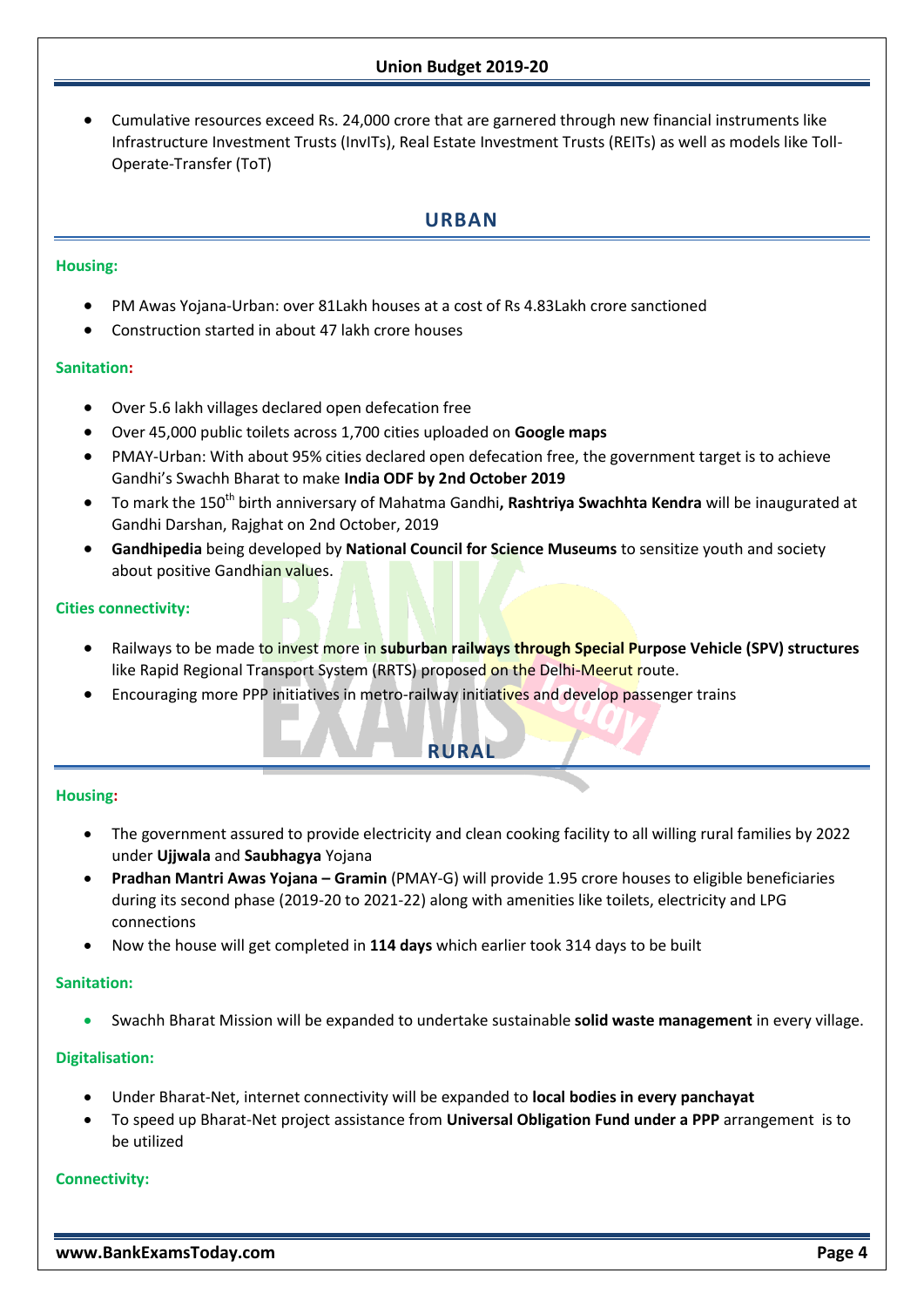The Government will upgrade 1,25,000 kilometers of road over the **next five years** under **Pradhan Mantri Gram Sadak Yojana** (PMGSY) **Phase III**

# **Rural economy:**

- Under **Scheme of Fund for Upgradation and Regeneration of Traditional Industries'** (SFURTI), Common Facility Centres (CFCs) are to be setup to facilitate cluster based development during 2019-20 with special focus on **Bamboo, Honey and Khadi**
- Under **Scheme for Promotion of Innovation, Rural Industry and Entrepreneurship' (ASPIRE**),Livelihood Business Incubators (LBIs) and Technology Business Incubators (TBIs) to be setup in 2019-20 to develop 75,000 entrepreneurs in agro-rural industry sectors
- <span id="page-5-0"></span> **Pradhan Mantri Matsya Sampada Yojana** (PMMSY) to be established to robust fisheries management framework including modernisation, productivity, quality control etc.

# **AGRICULTURE**

- **Private entrepreneurships** to be supported for value-addition to farmers' produce
- **Dairying through cooperatives** to be encouraged by creating infrastructure for cattle feed manufacturing, procurement, processing and marketing of milk
- 10,000 new **Farmer Producer Organizations** to be formed
- Government to work with State Governments to allow farmers to benefit from e-NAM
- <span id="page-5-1"></span>**Zero Budget Farming**

# **WATER**

- **Jal Jeevan Mission** is launched to achieve Har Ghar Jal (piped water supply) to all rural households by 2024
- Convergence of Jal Jeevan Mission with other Central and State Government Schemes
- Under the Jal Shakti Abhiyan, over exploited Blocks across 256 District will be identified
- Government is exploring of using funds under Compensatory Afforestation Fund Management and Planning Authority (CAMPA) this purpose

# **MSMES:**

- <span id="page-5-2"></span> **2% interest subvention** (on fresh or incremental loans) for all GST-registered MSMEs to be given under Interest Subvention Scheme for MSMEs
- **Payment platform** for MSMEs to be created to enable them filing of bills and eliminate delays in receiving government payments
- **Pension coverage** for traders and shopkeepers whose annual turnover is less than Rs 1.5 crore under **Pradhan Mantri Karam Yogi Maandhan Scheme**

# **SCIENCE & TECH**

- <span id="page-5-3"></span> NSIL: **New India Space Limited**, a commercial arm for Space is made under the Department of space to tap the benefits of research and development carried out by ISRO
- Commercialization include launch vehicles, transfer to technologies and marketing of space products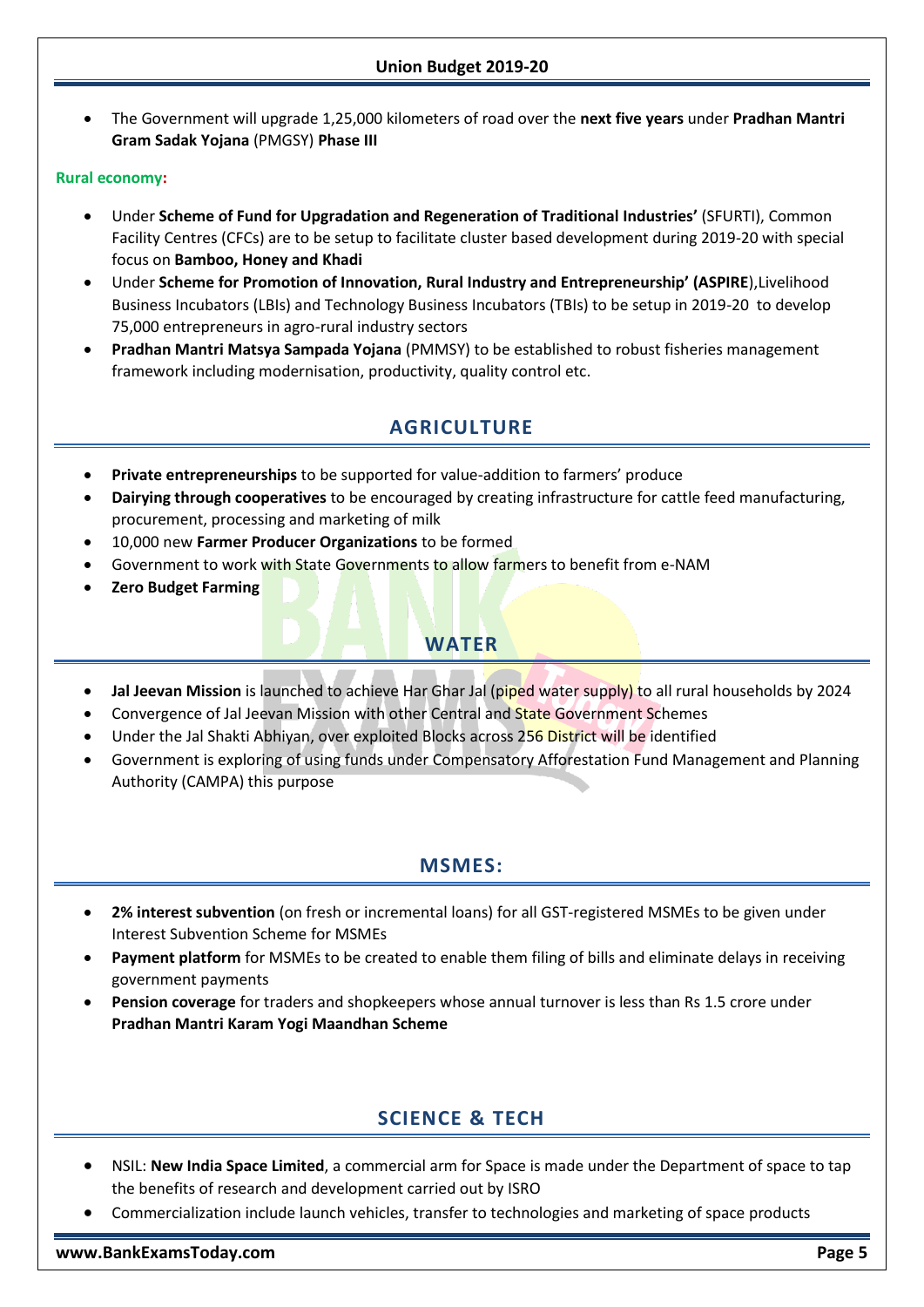# **YOUTH**

#### <span id="page-6-0"></span>**Education:**

- **New National Educational Policy** to transform India's education
- **National Research Foundation** (NRF) to fund and promote research and will assimilate research grants provided by various ministries
- Rs. 400 crore is allotted in FY 2019-20 for making "World Class Institutions"
- '**Study in India**' is started with the purpose to bring foreign students for higher education in India
- Draft legislation to set up Higher Education Commission of India (HECI) is to be presented

#### **Sports:**

**National Sports Education Board** for development of sportspersons to be set up under Khelo India Scheme

# **Start-ups:**

- A dedicated **DD channel** exclusively for and by start-ups themselves is proposed
- <span id="page-6-1"></span> The government will continue **Stand-Up India Scheme** for the period of 2020-25 with Banks providing financial assistance for demand based businesses

# **EASE OF LIVING**

- Government will take up mass scaling of LED bulbs to promote use of solar stoves, battery chargers
- <span id="page-6-2"></span>Program for railway station modernization will be launched

# **WOMEN**

- Shift in approach from women-centric-policy making to women-led initiatives/movements
- A committee consisting of government and private stakeholders is proposed on gender budgeting
- SHG interest subvention program will be expanded to all districts
- For every SHG member having a Jan Dhan Bank account, an **overdraft of Rs. 5,000** will be allowed
- One woman in every SHG will be eligible for a loan up to **Rs. 1 lakh** under MUDRA Scheme

# **SOFT POWER**

- <span id="page-6-3"></span>The government propose **Aadhaar Card for NRIs** with Indian Passports without waiting for 180 days
- Government will integrate traditional artisans with global markets
- Revamping **of Indian Development Assistance Scheme** (IDEAS) is proposed
- Development of **17 iconic tourism sites** into world class tourist destinations
- <span id="page-6-4"></span>**Digital repository** to be made to preserve tribal cultural heritage

# **BANKING AND FINANCE**

**Steps taken for PSB (public sector Banks):**

**www.BankExamsToday.com Page 6**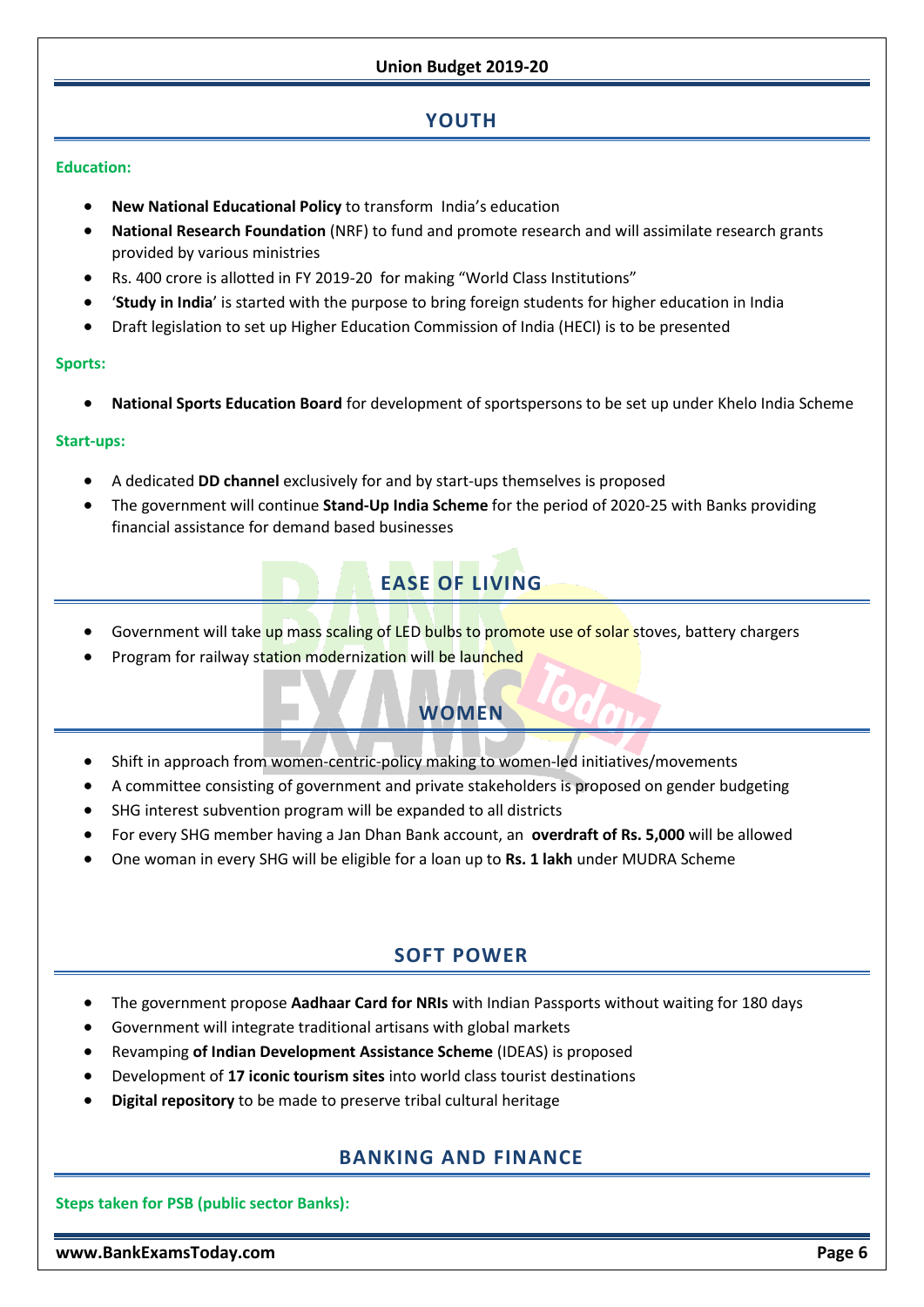- Public sector banks to be provided with Rs 70,000 crore capital
- PSBs will leverage technology by offering online personal loans and doorstep banking, and enabling customers of one PSBs to access services across all PSBs
- Steps to be taken to empower accountholders to have control over cash deposits by others in their accounts

# **Steps taken for NBFCs (Non-Banking Financial company):**

- Proposal to strengthen regulation of RBI over NBFCs will be placed in the Finance Bill
- **Debenture Redemption Reserve(DRR**) will allow NBFCs to raise funds in public issues
- To allow NBFCs to raise funds in public issues, Requirement of creating a Debenture Redemption Reserve will be done away with
- Steps will be taken to allow all NBFCs to directly participate on the **TReDS platform**
- The government proposed to return the regulation authority over the housing finance sector **from National Housing Bank(NHB) to RBI**
- Investment of Rs. 100 lakh crore is proposed in infrastructure over the next five years
- Steps for Separation of NPS from PFRDA will be taken
- Proposal to reduce Net Owned Fund requirement from Rs. 5,000 crore to Rs. 1,000 crore for facilitating onshoring of international insurance transactions
- Foreign reinsurers will be enabled to open branches in the International Financial Services Centre

# **Steps taken for CPSEs(Central Public Sector Enterprises):**

- Give encouragement to Retail participation in CPSEs
- In PSUs where government control is still to be retained, Government can go to an appropriate level **below 51% in PSUs**
- **•** Present policy of retaining 51% Government stake to be modified to allow inclusive of the stake of Government controlled institutions
- Reinitiation of disinvestment of Air India would be taken
- Government to offer investment in ETFs on line of Equity Linked Savings Scheme (ELSS)
- Steps will be taken to meet public shareholding norms of 25% of listed PSUs and raise the foreign shareholding limits to the maximum for all PSUs
- Government to raise a part of gross borrowing program in external markets
- <span id="page-7-0"></span> Issuing Coins of One Rupee, Two Rupees, Five Rupees, Ten Rupees and Twenty Rupees, identifiable by visually impaired

# **TAXATION**

- The **Corporate Tax rate is reduced to 25%** for companies with annual turnover up to **Rs. 400 crore** exceeding from earlier limit of **Rs. 250 crore**
- Firms to be exempted under section 35 D of I-T Act

# **Electric Vehicle:**

- In order to make electric vehicle affordable to consumers, the government will provide **income tax deduction of Rs 1.5 lakh** for interest paid **on electric vehicle loans**
- Those who take loans to buy EVs will have benefit of Rs 2.5 Lakh over loan period

# **Startups:**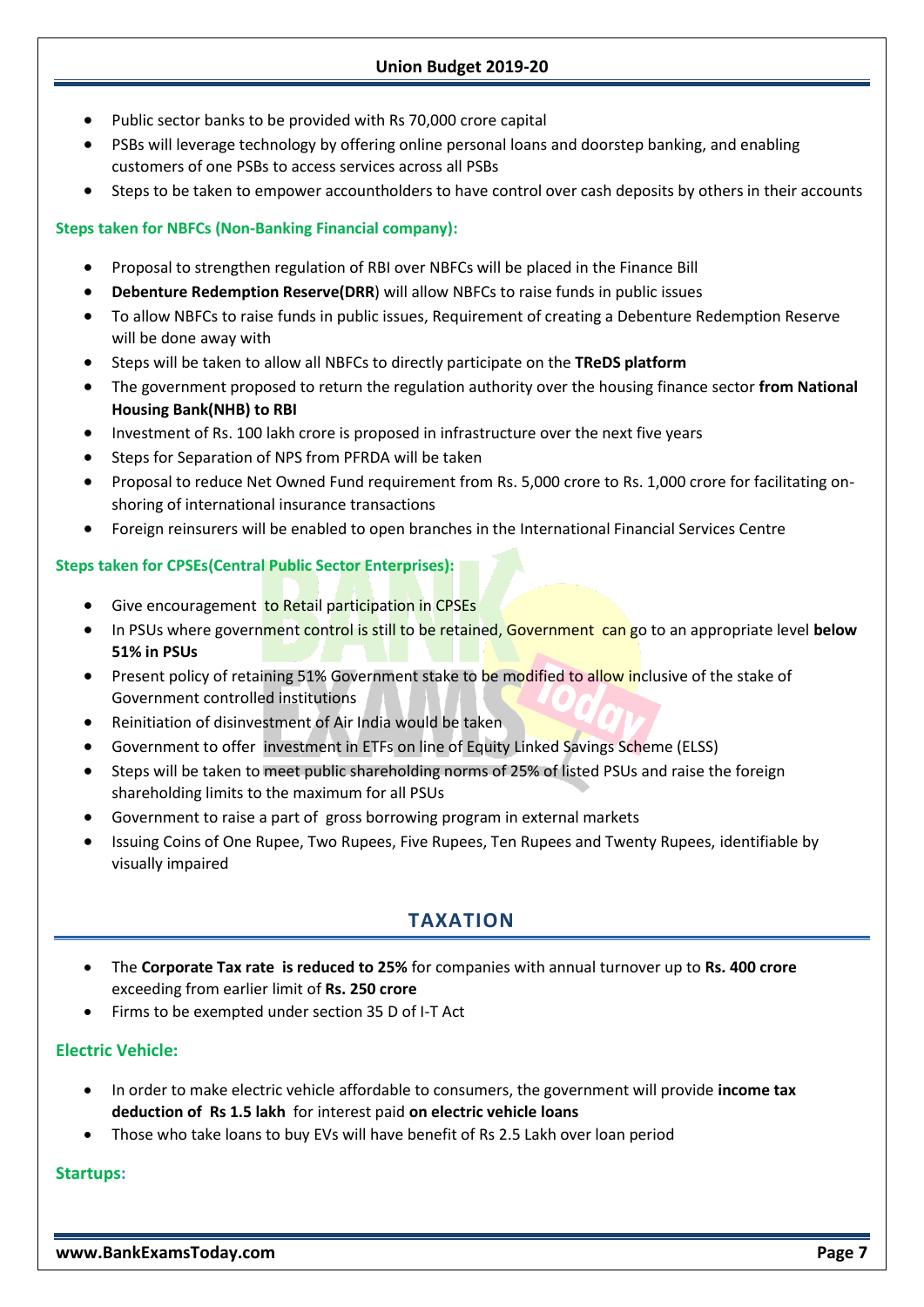- To resolve the '**Angel tax' issue,** No scrutiny will be made in respect of valuations of share premiums for the startups and their investors who file requisite declaration and provide returns information
- **E-verification** mechanism will be put in place to resolve establishing identity of investors and source of funds
- Funds raised by start-ups doesn't not require scrutiny from Income Tax Department
- No inquiry can be preceded by assessing officer without approval from supervisory officer
- No scrutiny of valuation of shares to Category-II Alternative Investment Funds

# **Affordable Housing:**

- Additional deduction up to Rs. 1.5 lakhs for interest paid on loans valued up to Rs. 45 lakh taken upto 31<sup>st</sup> March, 2020
- Total benefit of around Rs. 7 lakh over loan period of 15 years

#### **NBFCs:**

 Interest on certain bad or doubtful debts by deposit taking as well as some non-deposit taking NBFCs to be taxed in the year in which interest is actually received

# **International Financial Services Centre (IFSC):**

- 100 % profit-linked deduction in any 10 year block within a 15 year period
- Exemption to companies and mutual funds from dividend distribution tax from current and accumulated income
- Exemptions to Category-III Alternative Investment Funds (AIFs) on capital gain
- Exemption to interest payment on loan taken from non-residents

# **Securities Transaction Tax (STT)**

STT restricted to the difference between settlement and strike price in case of option is exercised

# **Make In India**

- Increase in Basic Customs Duty on cashew kernels, PVC, tiles, auto parts, marble slabs, optical fibre cable, CCTV camera etc.
- Certain electronic items now manufactured in India are not exempted from Custom Duty
- 5% Basic Custom Duty will be on imported books
- Reduction in Customs duty on raw materials such as:
- Fuels for nuclear power plants, Inputs for artificial kidney and disposable sterilised dialyser etc.
- Capital goods required for manufacturing specific electronic goods

#### **Defence**

Exemption will be given to Defence equipment not manufactured in India from basic customs duty

#### **Other Indirect Tax provisions**

- Increase by Rs. 1 per litre on petrol and diesel for Special Additional Excise Duty and Road and Infrastructure Cess each
- Increase in Custom duty on gold and other precious metals
- <span id="page-8-0"></span> **Legacy Dispute Resolution Scheme** for quick closure of pending litigations in Central Excise and Service tax from pre-GST regime

# **TAX SIMPLIFICATION AND EASE OF LIVING**